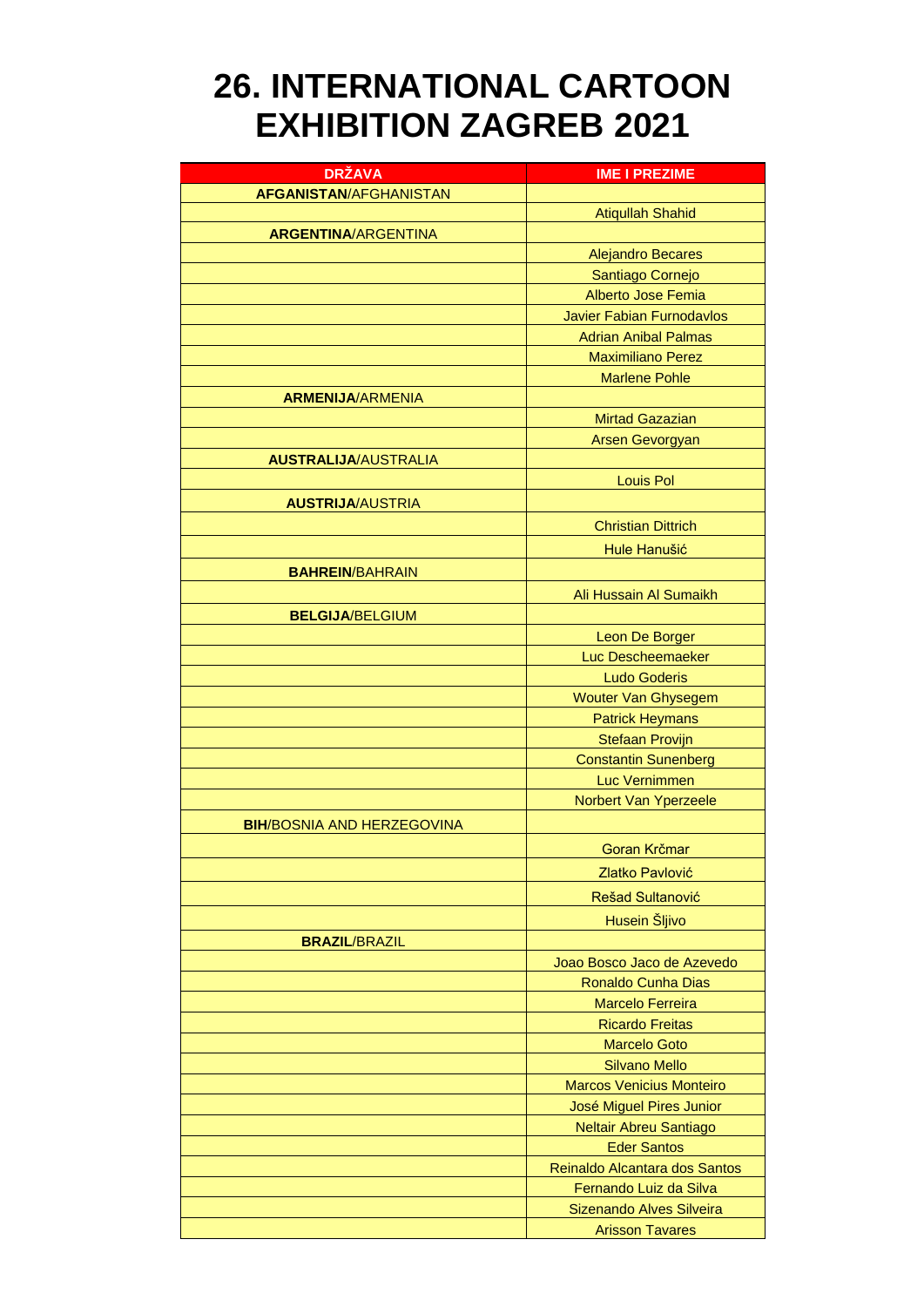| <b>BUGARSKA/BULGARIA</b>       |                                 |
|--------------------------------|---------------------------------|
|                                | <b>Tenev Zhivko</b>             |
|                                | <b>Ivailo Tsvetkov</b>          |
|                                | <b>Veselin Zidarov</b>          |
| <b>CIPAR/CYPRUS</b>            |                                 |
|                                | <b>Huseyin Cakmak</b>           |
|                                | Musa Kayra                      |
| <b>CRNA GORA/MONTENEGRO</b>    |                                 |
|                                | Darko Drljević                  |
|                                | Dragomir Đukić                  |
| ČEŠKA REPUBLIKA/CZECH REPUBLIC |                                 |
|                                | <b>Petr Dudek</b>               |
|                                | David Evžen                     |
|                                | <b>Radim Hoskovec</b>           |
|                                | <b>Roman Kelbich</b>            |
|                                | <b>Jiri Novak</b>               |
|                                | Pavel Rychtarík                 |
|                                | <b>Pavel Talaš</b>              |
|                                | František Trnobransky           |
|                                | <b>Tomaš Truneček</b>           |
|                                | Aleš Vyjidak                    |
| <b>EGIPAT/EGYPT</b>            |                                 |
|                                | <b>Rita Kevorkian</b>           |
|                                | <b>Wesam Khalil</b>             |
|                                | Dina Abdelgawad Shosha          |
|                                | <b>Hader Yehia</b>              |
| <b>ENGLESKA/ENGLAND</b>        |                                 |
|                                | <b>Stephen Mumberson</b>        |
|                                | <b>Mark Winter</b>              |
| <b>ESTONIJA/ESTONIA</b>        |                                 |
|                                | <b>Ester Lauringson</b>         |
| <b>FINSKA/FINLAND</b>          |                                 |
|                                | <b>Oleg Gorbatchev</b>          |
| <b>FRANCUSKA/FRANCE</b>        |                                 |
|                                | Jean-Loic Belom                 |
|                                | <b>Bernard Bouton</b>           |
|                                | <b>Oleg Dergachov</b>           |
|                                | <b>Aude Mikhaelle Marty</b>     |
|                                | <b>Gerald M.Peigneux</b>        |
| <b>GRČKA/GREECE</b>            |                                 |
|                                | <b>Augoustinos Kissamitakis</b> |
|                                | Sophia Mitraki                  |
| <b>HRVATSKA/CROATIA</b>        |                                 |
|                                | Dubravka Bodulić                |
|                                | <b>Slobodan Butir</b>           |
|                                | <b>Frano Cebalo</b>             |
|                                | Zvonimir Čaćić                  |
|                                | Marko Dješka                    |
|                                | Nađan Dumanić                   |
|                                | Zoran Duniskvarić               |
|                                | <b>Ana Gezi</b>                 |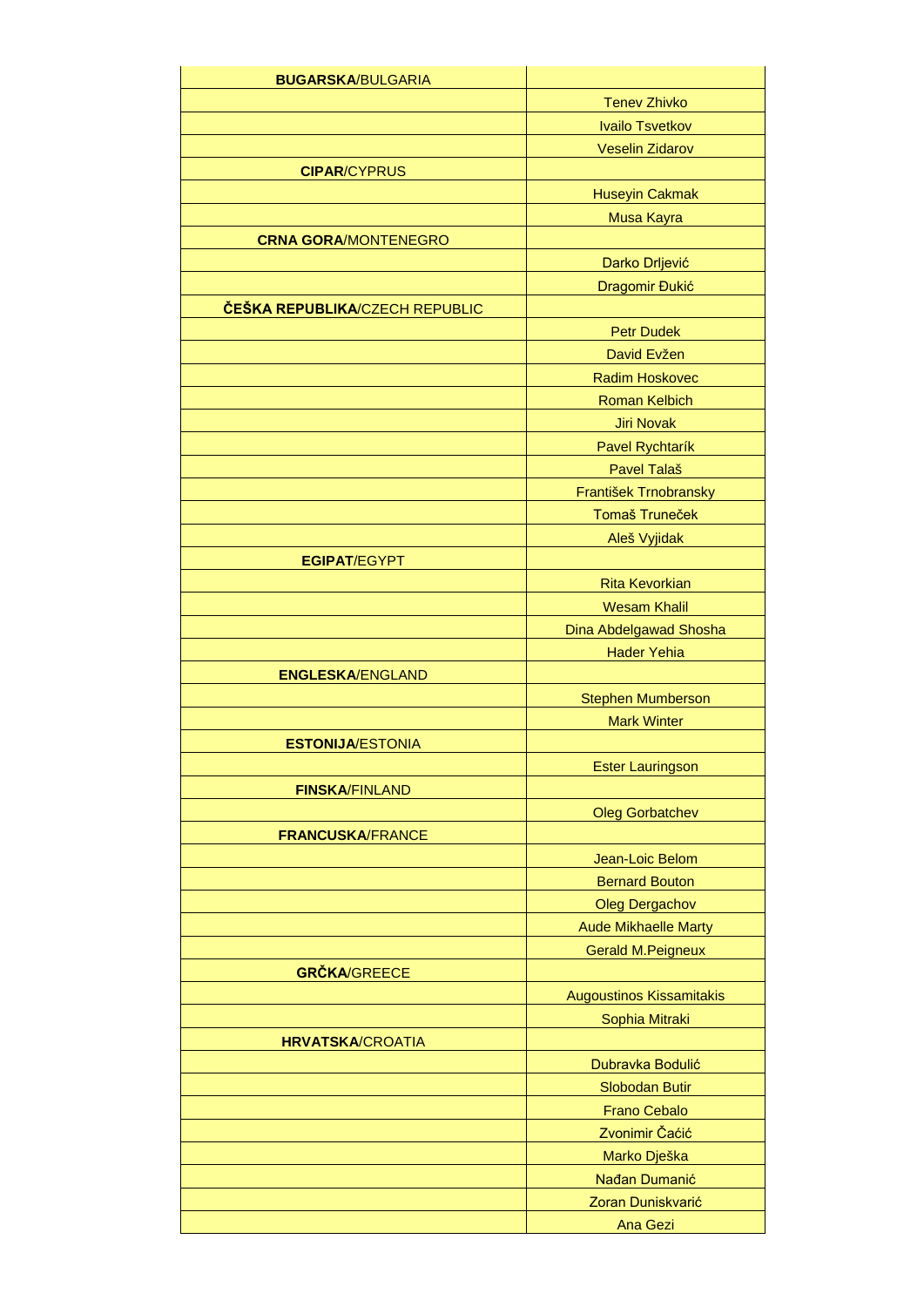|                             | Borislav Hegedušić           |
|-----------------------------|------------------------------|
|                             | Roko Idžojtić                |
|                             | <b>Tomislav Kaurin</b>       |
|                             | Dragutin Kovačević           |
|                             | Josip Kovačević              |
|                             | <b>Branko Lozinski</b>       |
|                             | Ratko Maričić                |
|                             | Živko Nimac                  |
|                             | <b>Damir Novak</b>           |
|                             | <b>Eduard Pavlović</b>       |
|                             | <b>Ivica Pezo</b>            |
|                             | <b>Zdenko Puhin</b>          |
|                             | <b>Mario Rosanda</b>         |
|                             | Bojan Senjanović             |
|                             | <b>Božidar Vukelić</b>       |
| <b>INDIJA/INDIA</b>         |                              |
|                             | <b>Sekhar Babu</b>           |
|                             | <b>Abhik Basu</b>            |
|                             | Sathyaraj BD                 |
|                             | <b>Mahesh Kumar Dubey</b>    |
|                             | Malatesh M.Garadimani        |
|                             | <b>Madhu Krishnan</b>        |
|                             | Rajeendra Kumar C            |
|                             | <b>TVG Menon</b>             |
|                             | Umamahendarnath Pantangi     |
|                             | Munduru Sekhar Rao           |
|                             | <b>Vishal V Shenoy</b>       |
| <b>INDONEZIJA/INDONESIA</b> |                              |
|                             | Darsono                      |
|                             | Edi Dharma                   |
|                             | <b>Jitet Kustana</b>         |
|                             | <b>Makmun</b>                |
|                             | Herman Sriwijaya             |
|                             | <b>Sulistyo Bambang</b>      |
|                             | Thomdean                     |
|                             | <b>Agus Widodo</b>           |
|                             | <b>Shailvir Yadav</b>        |
|                             | <b>Yol Yulianto</b>          |
| <b>IRAN/IRAN</b>            |                              |
|                             | <b>Javad Abdolhoseini</b>    |
|                             | Mehdi Afradi                 |
|                             | Sepideh Aghaei               |
|                             | <b>Hamed Mortazavi Alavi</b> |
|                             | Bahram Arjmandnia            |
|                             | <b>Mehdi Azizi</b>           |
|                             | Behnaz Bakhtiyari            |
|                             | <b>Jeddi Behrang</b>         |
|                             | M.Reza Besharati             |
|                             | <b>Jamal Dana</b>            |
|                             | <b>Salar Eshratkhah</b>      |
|                             | <b>Farshid Fasihi</b>        |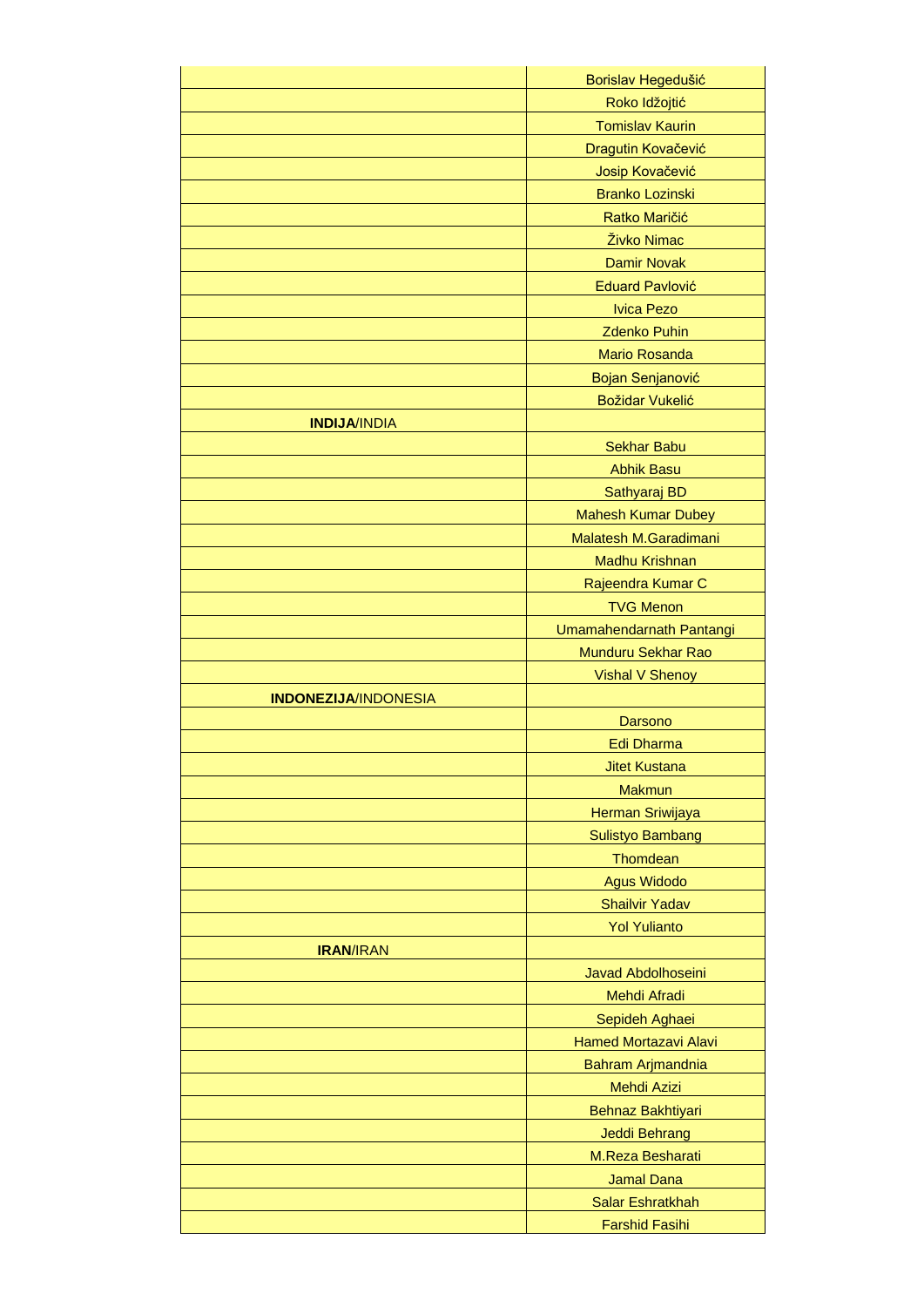|                         | <b>Armin Ganjdeh</b>                      |
|-------------------------|-------------------------------------------|
|                         | Hamid Ghalijari                           |
|                         | <b>Ali Ghanaat</b>                        |
|                         | Monammad Reza Haghshenas                  |
|                         | <b>Mahshid Hashemi</b>                    |
|                         | <b>Mohsen Hatami</b>                      |
|                         | <b>Hossein Kazem</b>                      |
|                         | Marziyeh Khanizadeh                       |
|                         | Sohrab Kheiri                             |
|                         | <b>Bayeneh Shariati Mehr</b>              |
|                         | Seyed Ali Miraee                          |
|                         | Seyed Rouhallah Mirmohammadi              |
|                         | Maryam Mohebbi                            |
|                         | Saeed Moosarezaei                         |
|                         | Hossein Pourteimooryan                    |
|                         | Hossein Rahimkhani                        |
|                         | <b>Mohammad Raei</b>                      |
|                         | Ali Shafei                                |
|                         | <b>Bani Shariat</b>                       |
|                         | Shahram Shirzadi                          |
|                         | <b>Hamid Soufi</b>                        |
|                         | <b>Elnaz Tizjang</b>                      |
|                         | <b>Keyvan Varesi</b>                      |
| <b>IRSKA/IRELAND</b>    |                                           |
|                         | <b>Monireh Astani</b>                     |
| <b>ITALIJA/ITALY</b>    |                                           |
|                         |                                           |
|                         | Marco D'Agostino                          |
|                         | <b>Marco De Angelis</b><br>Andrea Bersani |
|                         |                                           |
|                         | <b>Fabio Finocchioli</b>                  |
|                         | <b>Marco Fusi</b>                         |
|                         | <b>Mario Russo</b>                        |
|                         | <b>Fritz Tasser</b>                       |
|                         | Lucio Trojano                             |
|                         | Leonardo Zaza                             |
|                         | Daniele Zordan                            |
| <b>IZRAEL/ISRAEL</b>    |                                           |
|                         | <b>Alexandru Bartfeld</b>                 |
|                         | <b>Yefim Gammer</b>                       |
|                         | <b>Gaby Kasan</b>                         |
|                         | <b>Ilya Katz</b>                          |
|                         | <b>Matan Kohn</b>                         |
| <b>JORDAN/Jordan</b>    |                                           |
|                         | Osama Hajjaj                              |
| <b>KAMERUN/CAMEROON</b> |                                           |
|                         | <b>Almo TheBest</b>                       |
| <b>KANADA/CANADA</b>    |                                           |
|                         | <b>Bruce MacKinnon</b>                    |
| <b>KINA/CHINA</b>       |                                           |
|                         | Li Hai Feng                               |
|                         | <b>Qin Guoqiang</b>                       |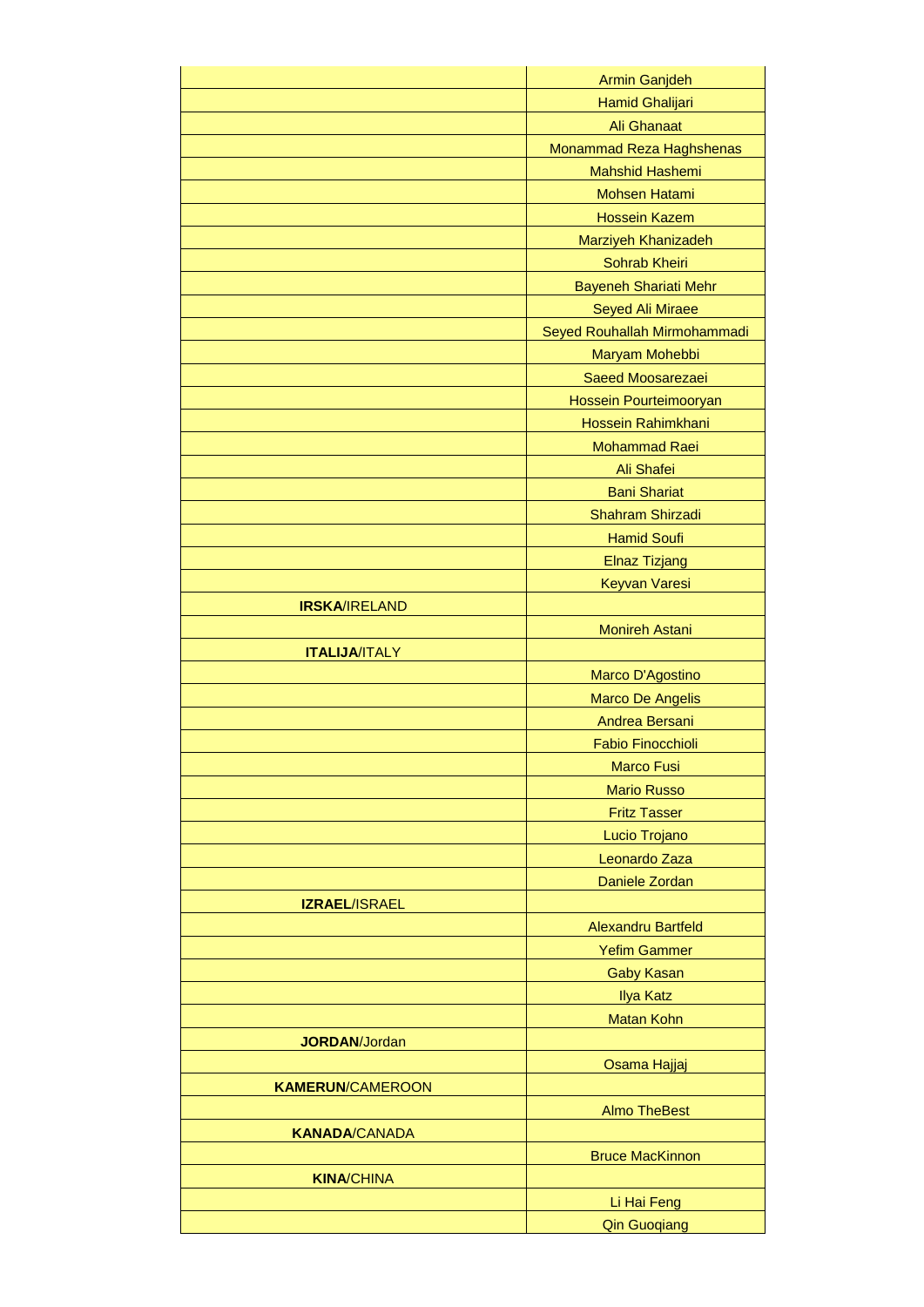|                           | Hong Shun Hai                  |
|---------------------------|--------------------------------|
|                           | <b>Hong Xue</b>                |
|                           | Jia Rui Jun                    |
|                           | Qi Jignyan                     |
|                           | Li Jingshan                    |
|                           | Li Kui Jun                     |
|                           | Wei Li                         |
|                           | Yang Liang yi                  |
|                           | <b>Fan Lintao</b>              |
|                           | Li Yan Nian                    |
|                           | <b>Liu Qiang</b>               |
|                           | Zhao Yun Sheng                 |
|                           | <b>Yu Shixin</b>               |
|                           | <b>Shenying Sun</b>            |
|                           | Cai Weidong                    |
|                           | Li Xiaoyang                    |
|                           | <b>Jin Xiao Xing</b>           |
|                           | Li Bu Yi                       |
|                           | Zhu Zizun                      |
| <b>KOLUMBIJA/COLOMBIA</b> |                                |
|                           | Juan Camilo L.Arroyave         |
|                           | <b>Andres L Sandoval</b>       |
|                           | Ignacio Villamil               |
|                           | <b>Raul Fernando Zuleta</b>    |
| <b>KUBA/CUBA</b>          |                                |
|                           | Daydier Bernal Calvo           |
|                           | Ernesto Rodríguez Castro       |
|                           | <b>Dairel Arcos Corso</b>      |
|                           | <b>Erick Ginard</b>            |
|                           | <b>Osvaldo Gutierrez Gomez</b> |
|                           | <b>Enrique Lacoste Prince</b>  |
|                           | Roberto Castillo Rodriguez     |
|                           | Jose Angel Tellez Villalon     |
| <b>LIBANON/LEBANON</b>    |                                |
|                           | <b>Anas Lakkis</b>             |
| LUKSEMBURG/LUXEMBOURG     |                                |
|                           | Ingo Schandeler                |
| <b>MAĐARSKA/HUNGARY</b>   |                                |
|                           | <b>Gergely Bacsa</b>           |
|                           | <b>Viliam Zivicky</b>          |
| <b>MALEZIJA/MALAYSIA</b>  |                                |
|                           | <b>Amir Siddiq</b>             |
|                           | Nor Samiha Binti Yusoff        |
| <b>MAROKO/MOROCCO</b>     |                                |
|                           | <b>Ahmed Khabali</b>           |
| <b>MEKSIKO/MEXICO</b>     |                                |
|                           | <b>Antonio Garci</b>           |
|                           | <b>Gabriel Lopez Martinez</b>  |
| <b>MOLDAVIJA/MOLDOVA</b>  |                                |
|                           | <b>Victor Crudu</b>            |
| <b>NIGERIJA/NIGERIA</b>   |                                |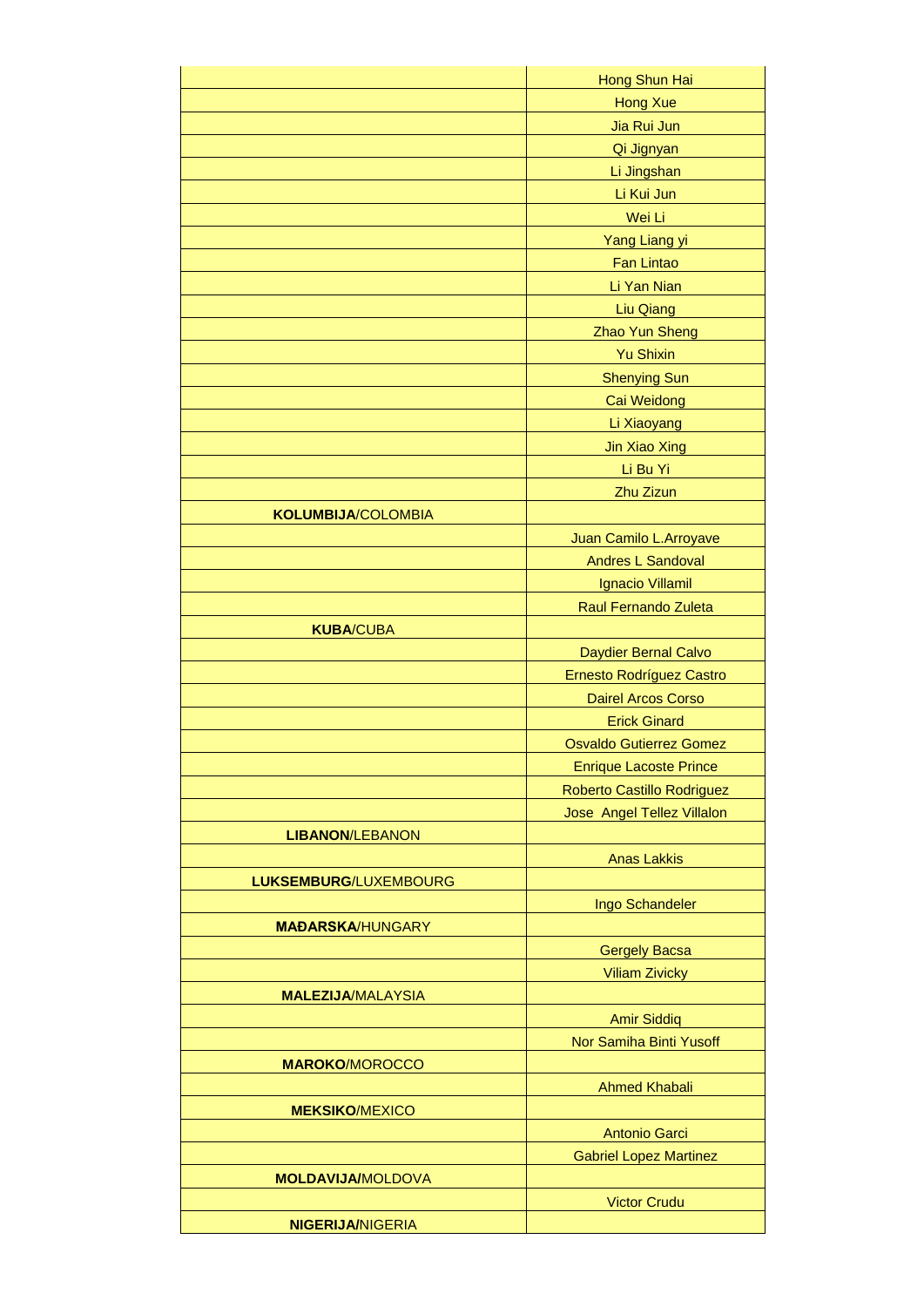|                               | Nwokocha Azuka                                  |
|-------------------------------|-------------------------------------------------|
| <b>NIZOZEMSKA/NEDHERLANDS</b> |                                                 |
|                               | <b>Willem Rasing</b>                            |
|                               | Anneke Van Steijn                               |
|                               | Jan Zandstra                                    |
| NJEMAČKA/GERMANY              |                                                 |
|                               | <b>Andreas Fuessler</b>                         |
|                               | <b>Rainer Ehrt</b>                              |
|                               | <b>Hossein Eskandery</b>                        |
|                               | <b>Burkhard Fritsche</b>                        |
|                               | <b>Robert Hochstaedter</b>                      |
|                               | <b>Frank Hoffmann</b>                           |
|                               | Steffen Jahsnowski-Herschel                     |
|                               | <b>Sabine Voigt</b>                             |
| <b>PERU/PERU</b>              |                                                 |
|                               | <b>Julio Angel Carrion Cueva</b>                |
|                               | <b>Omar Zevallos Velarde</b>                    |
| <b>POLJSKA/POLAND</b>         |                                                 |
|                               | <b>Henryk Cebula</b>                            |
|                               | Dariusz Dabrowski                               |
|                               | <b>Marek Dabrowski</b>                          |
|                               | <b>Michael Graczyk</b>                          |
|                               | Emil Idzikowski                                 |
|                               | Janek Janowski                                  |
|                               | <b>Slawomir Makal</b>                           |
|                               | Zbigniew Nieweglowski                           |
|                               | <b>Grzegorz Wawrzynczak</b>                     |
| <b>PORTUGAL/PORTUGAL</b>      |                                                 |
|                               | <b>Fernando Madeira</b>                         |
|                               | <b>Alexandre Soares</b>                         |
| <b>RUMUNJSKA/ROMANIA</b>      |                                                 |
|                               | <b>Doru Axinte</b>                              |
|                               | <b>Chiorean Cornel-Marin</b>                    |
|                               | <b>Radu Cletiu</b>                              |
|                               | Simona Constantinescu                           |
|                               | Sergiu Farcasanu                                |
|                               | <b>Gelu Pascal</b>                              |
|                               | Liviu Stanila                                   |
| <b>RUSIJA/RUSSIA</b>          |                                                 |
|                               | Fedor Alekseev.                                 |
|                               | <b>Stanislav Ashmarin</b>                       |
|                               | <b>Vladimir Khakhanov</b>                       |
|                               | Aleksei Kivokurtcev                             |
|                               | Igor Pashchenko                                 |
|                               | <b>Andrei Popov</b><br><b>Viacheslav Shilov</b> |
|                               |                                                 |
|                               | <b>Sergey Sokolov</b>                           |
|                               | Valeri Tarasenko<br><b>Vladimir Turin</b>       |
|                               | Nikolai Vorontcov                               |
| <b>SAD/USA</b>                |                                                 |
|                               |                                                 |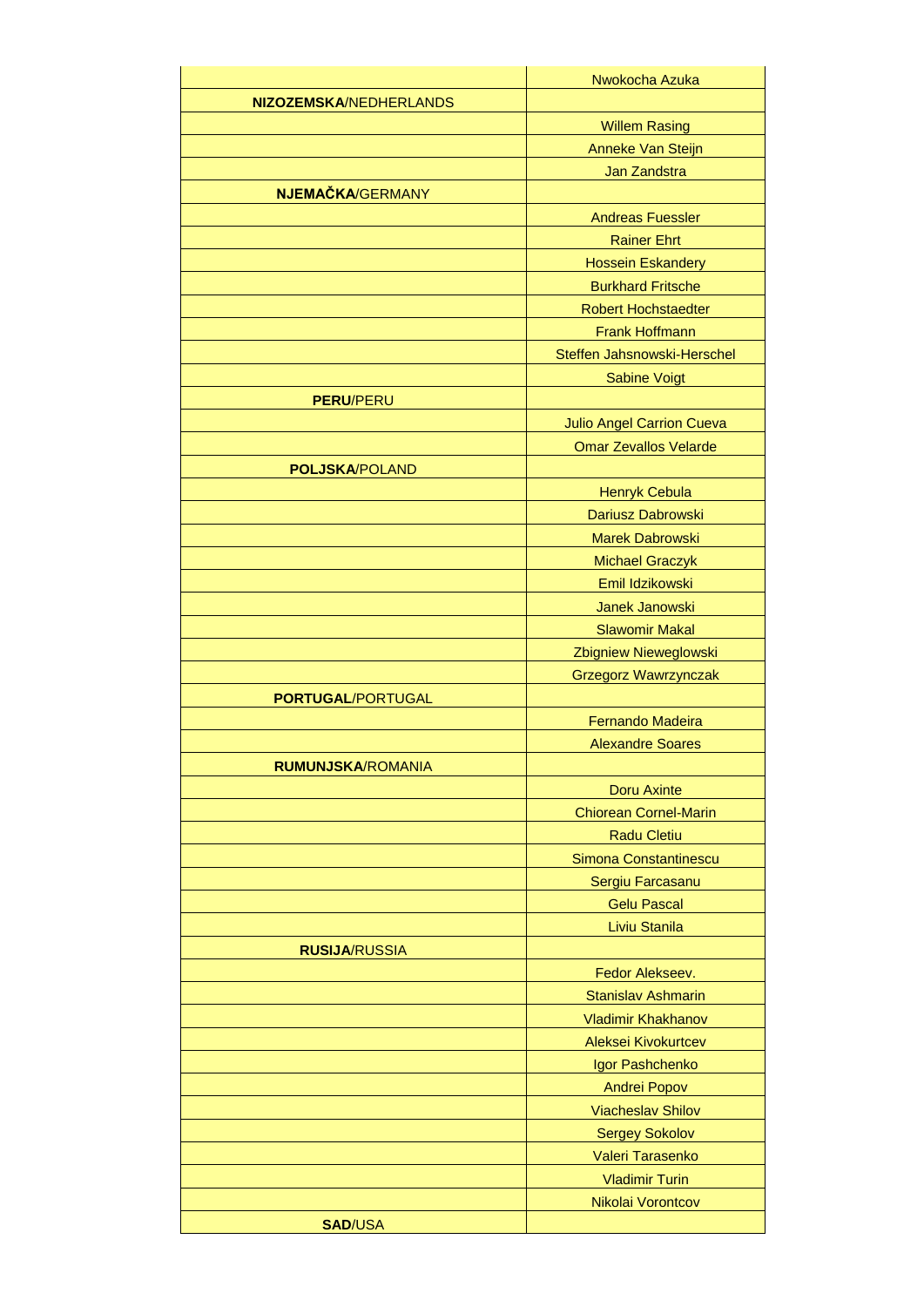|                                       | <b>Felipe Galindo</b>                                   |
|---------------------------------------|---------------------------------------------------------|
|                                       | <b>David Hafez</b>                                      |
|                                       | Roozbeh Jafarzadeh                                      |
|                                       |                                                         |
|                                       | <b>Huey Nguyenhuu</b>                                   |
|                                       | <b>Rick McKee</b>                                       |
|                                       | <b>Ertan Taskin</b>                                     |
| <b>SAUDIJSKA ARABIJA/SAUDI ARABIA</b> |                                                         |
|                                       | Ameen Alhabarah                                         |
| <b>SIRIJA/SYRIA</b>                   |                                                         |
|                                       | <b>Raed Khalil</b>                                      |
| SJEVERNA MAKEDONIJA/NORTH MACEDONIA   |                                                         |
|                                       | Miroslav Georgijevski                                   |
|                                       |                                                         |
|                                       | Zlatko Krstevski                                        |
|                                       | <b>Keti Radevska</b>                                    |
| <b>SLOVAČKA/SLOVAKIA</b>              |                                                         |
|                                       | František Bojničan                                      |
| <b>SLOVENIJA/SLOVENIA</b>             |                                                         |
|                                       | Milan Alašević                                          |
|                                       | <b>Branko Babič</b>                                     |
|                                       | Zoran Jošić                                             |
|                                       | Radko Oketič                                            |
| <b>SRBIJA/SERBIA</b>                  |                                                         |
|                                       | Dragan Ačimović                                         |
|                                       | <b>Milan Bukovac</b>                                    |
|                                       | Goran Ćeličanin                                         |
|                                       | Saša Dimitrijević                                       |
|                                       | Dušan Gadjanski                                         |
|                                       | <b>Filip Karan</b>                                      |
|                                       | <b>Pal Lephaft</b><br>Uroš Maksimović                   |
|                                       |                                                         |
|                                       | Zoran Mihailović                                        |
|                                       | Mileta Miloradović                                      |
|                                       | Nikola Ojdanić                                          |
|                                       | <b>Nikola Petkov</b>                                    |
|                                       | Dušan Reljić                                            |
|                                       | Dragan Stojanović                                       |
|                                       | Ognjen Stojanović                                       |
|                                       | Severin Šikanja<br>Jovo Škomac                          |
|                                       |                                                         |
| <b>SUDAN/SUDAN</b>                    |                                                         |
| ŠPANJOLSKA/SPAIN                      | Elrayah Ombaddi Abubaker                                |
|                                       |                                                         |
|                                       | <b>Manuel Arriaga</b><br><b>Juan Gabriel Benavides</b>  |
|                                       | <b>David Pugliese</b>                                   |
|                                       |                                                         |
|                                       | Jorge Martinez Rodriguez<br><b>Manuel Sainz Serrano</b> |
|                                       | <b>Jesica Cichero</b>                                   |
| <b>ŠVEDSKA/SWEDEN</b>                 |                                                         |
|                                       | Midhat Ajanović                                         |
| <b>ŠVICARSKA/SWITZERLAND</b>          |                                                         |
|                                       | <b>Benno Scarpellini</b>                                |
| <b>TAJLAND/THAILAND</b>               |                                                         |
|                                       | <b>Sittipunt Tumying</b>                                |
| <b>TUNIS/TUNISIA</b>                  |                                                         |